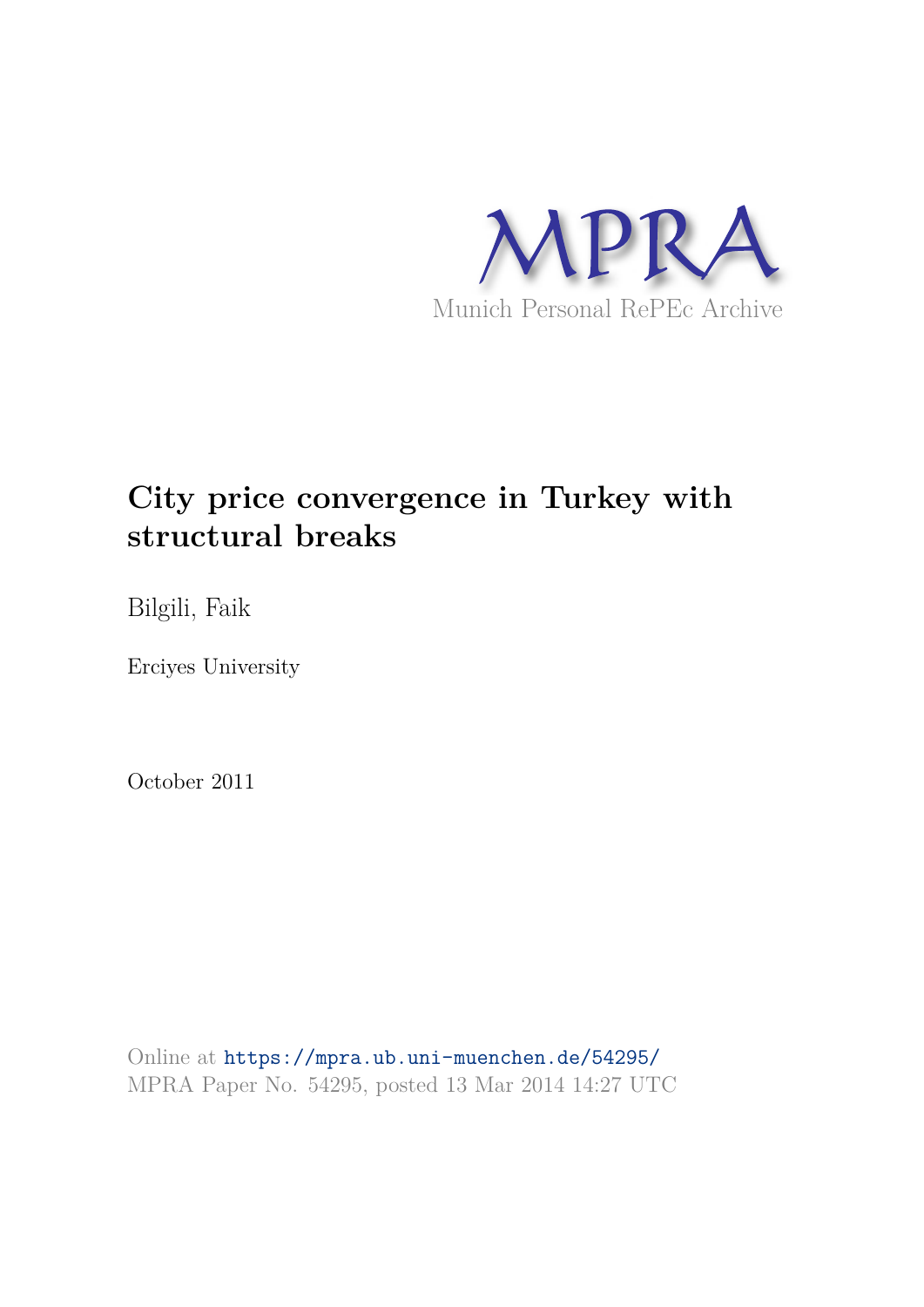**Working Paper: w.1210.2011**  *Erciyes University, Faculty of Economics and Administrative Sciences, Department of Economics, October/2011* 

# **City price convergence in Turkey with structural breaks**

Faik Bilgili fbilgili@erciyes.edu.tr

## **Abstract**

This paper explores relative price convergence for 18 cities in Turkey. The convergence implies stationarity in the long run. Henceforth, to observe whether price convergence occurs or not, this study conducts unit root tests following Lee and Strazicich (2003) with two structural breaks in level and/or trend. The test statistics reveal that 13 out of 18 consumer price indexes converge. The half-life measurement points out that the speed of convergence of each city is considerably high. This result indicates that the half of the cumulative shocks persists for a short time period.

JEL classification: E31, C22

Keywords: Lagrange multiplier unit root tests, structural breaks, price convergence, half-life, Turkish economy

## **I. Introduction**

It has always been a great interest to economists to explain if international purchasing power parity (PPP) holds or not. Recently this interest has led to new idea investigating the validity of intercity PPP, across cities or across regions, as noted in Basher and Carrion-i-Silvestre (2010) and Cecchetti et al. (2000). The international PPP literature, thus, is the main motivation behind the literature of city price convergence. The intranational PPP implies the convergence in relative prices across cities in an economy in the long run. The convergence in relative prices (CPI's) of the cities in a country depends on the level of competitiveness in commodity markets and/or ability of central government to intervene in economy. The convergence in relative CPI's, therefore, gives the evidence of moving towards single market or single price index.

Throughout the literature, one may obtain several different or identical outcomes regarding convergence in prices or exchange rates or taxes. Cecchetti et al. (2000) reach convergence result in US when they employ annual panel data from 1918 to 1995. Lan and Sylwester (2009) use the monthly panel data, ranging from March 1990 to May 1999, for 36 cities' prices in China, and conclude that prices converge to relative parity in China quickly. Ceglowski (2003) employs semiannual panel data for 25 cities spanning from 1976:2 to 1993:2 in Canada and finds that the majority of intranational retail prices of consumer goods converge in the long run. Sonora (2005) follows monthly panel data for 35 cities' prices in Mexico for the period of January 1982 to December 2000 and reaches the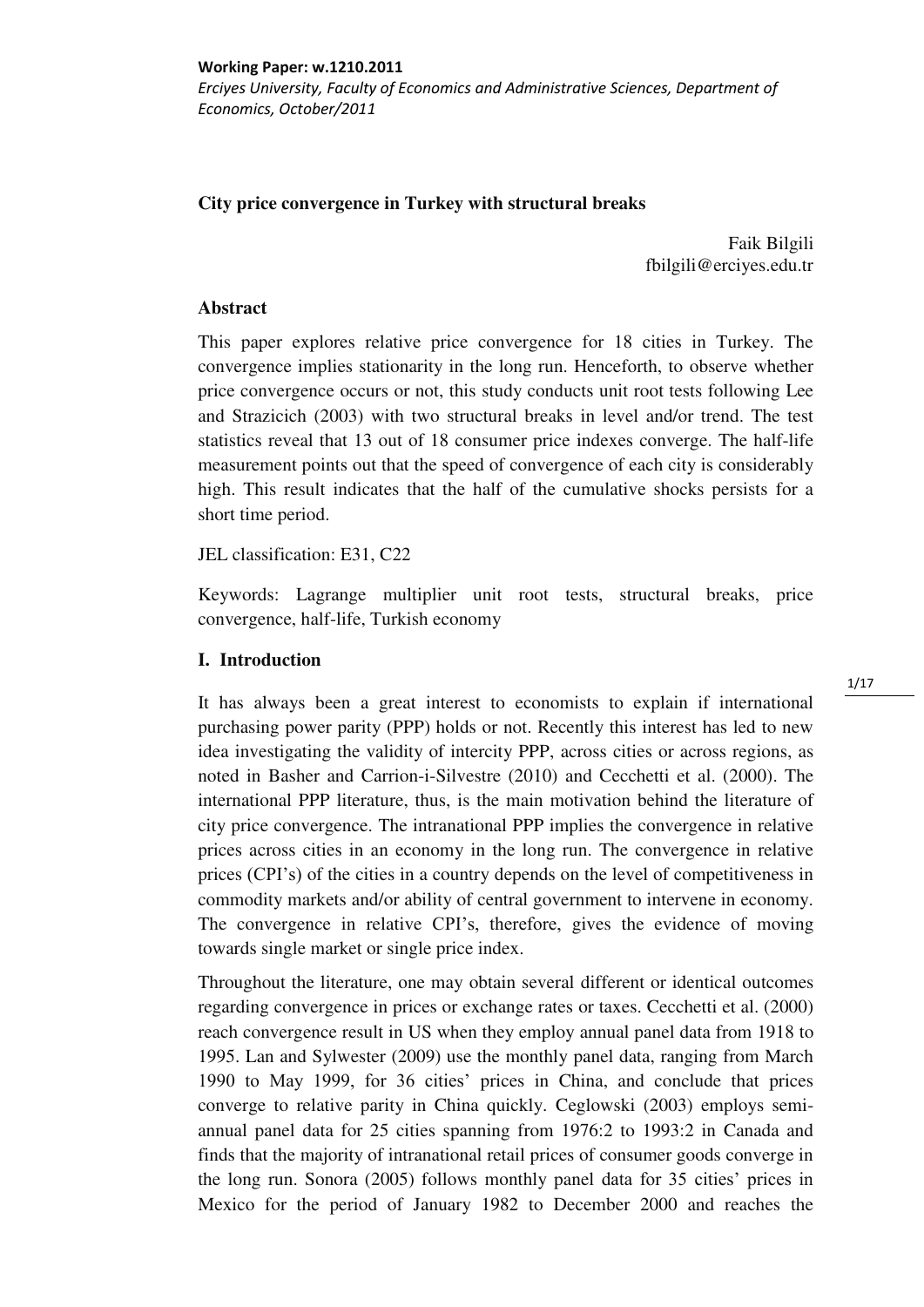*Erciyes University, Faculty of Economics and Administrative Sciences, Department of Economics, October/2011* 

evidence that all city PPP holds between Mexican cities' relative prices. Burger and Rensburg (2008) consider the quarterly panel data for house prices in South Africa over the period 1967:Q1-2007:Q2 and obtain strong evidence of common trend in large middle-segment house prices. They, however, find poor evidence of convergence in medium middle-segment house prices and reach no evidence of convergence in small middle-segment house prices. Sonora (2009) investigates 20 USA metropolitan areas' annual prices over the period 1918-1997 and his research yields an outcome that the majority of relative prices converge in USA. Cheung and Lai (2000) employ annual exchange rate data for 94 countries covering period from April 1973 to December 1994 and obtain the evidence of parity reversion in developing countries rather than developed countries. Bilgili (2010) launches panel data for EU for the quarterly period 1979:1-2008:1 and reveals that oil industry tax, diesel industry tax, oil household tax and diesel household tax converge to average total taxes of members.

To understand if Turkey experiences single market, in terms of prices of weighted goods and commodities included in the basket that is used for CPI's measurement, this study carries out unit root tests considering potential structural breaks by following the methodology of Lee and Strazicich (2003), hereafter LS, and Strazicich, Lee and Day (2004). The literature of price and/or exchange rate convergence studies follows several unit root testing methods. Cecchetti et al. (2000) conduct Levin and Lin (LL) and Im, Pesaran, and Shin (IPS) panel unit root tests without considering the break(s). Ceglowski (2003) follows Fisher-Augmented Dickey Fuller (ADF) type unit root tests with no break. Sonora (2005) uses panel unit root tests without considering any structural break through LL and IPS tests. Burger and Rensburg (2008) apply unit root tests of IPS in which breaks are not taken into account. Lan and Sylwester (2009) employ panel unit root tests of Levin, Liu and Chu and Fisher-ADF with no break. Sonora (2009) follows Zivot and Andrews (ZA) test with one break and employs Clemente, Montanes and Reyes and Perron and Vogelsang tests allowing for two structural breaks. Cheung and Lai (2000) run the unit root tests of Banerjee, Lumsdaine and Stock examining structural shifts in mean or trend in the series.

There are two main issues, among others, throughout the stationary tests, as depicted by LS (2001, 2003). The first one is that commonly used ADF tests might be biased towards non-rejecting the unit root hypothesis since ADF tests do not count the existence of potential structural break(s) in the data. The common view in the literature, therefore, after the seminal paper of Perron (1989), is that regular type of ADF tests fail to reject the null of unit root if the true data is stationary and contains a break. Hence, to overcome this problem of biasedness, the related literature follows Perron (1989) by running unit root ADF tests with structural break(s). The second issue is how a unit root testing methodology determines the break. Or, should a unit root test include exogenous break dummy variable (known) or endogenous break dummy variable (not known)? Perron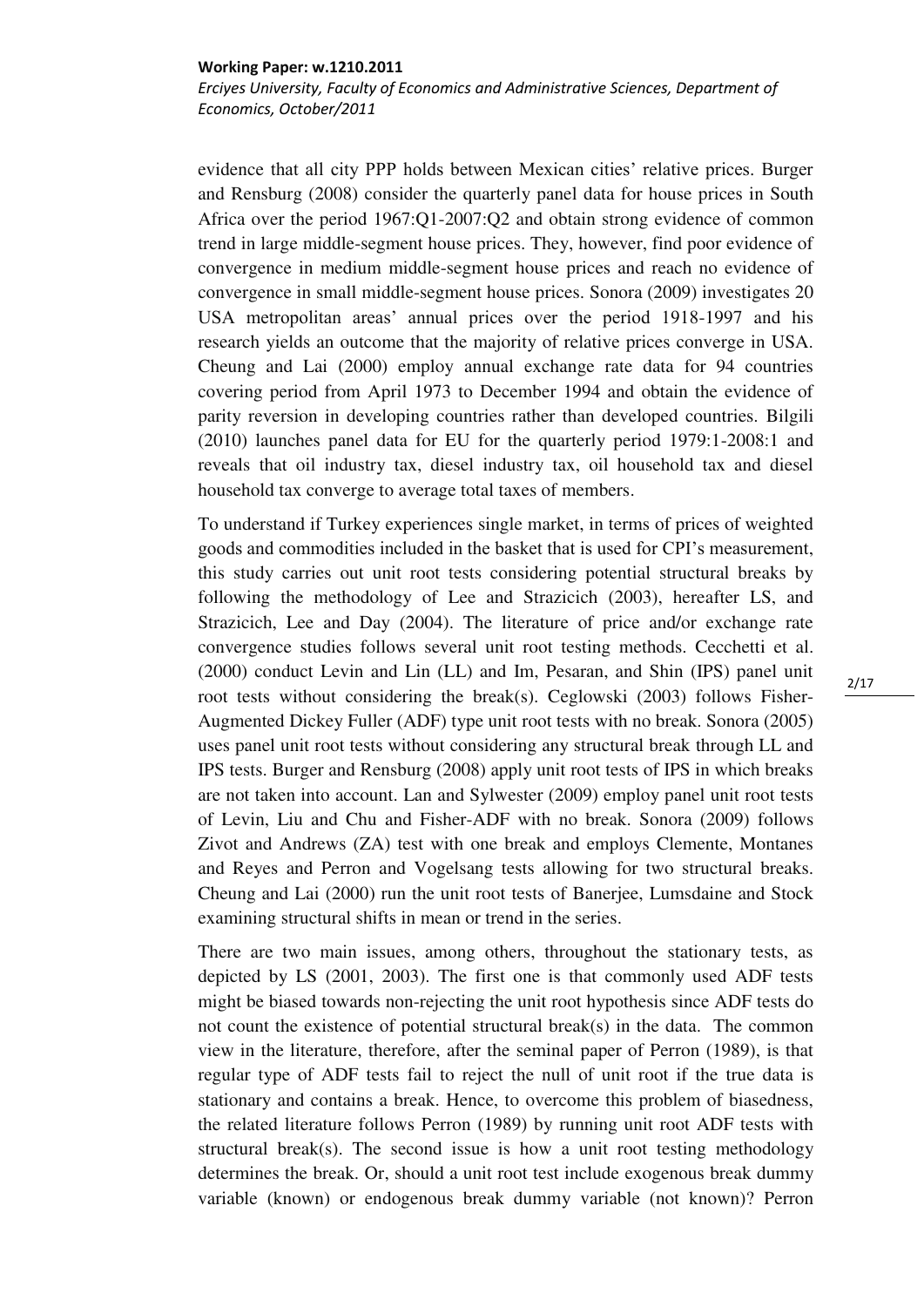*Erciyes University, Faculty of Economics and Administrative Sciences, Department of Economics, October/2011* 

(1989) employs stationary tests with one structural break determined exogenously. ZA (1992), on the other hand, follow unit root tests with one structural break determined endogenously. Lumsdaine and Papell (1997), hereafter LP, utilize the same procedure of ZA (1992) with two structural breaks included into test equation endogenously.

LS (2001, 2003) demonstrate that unit root tests of ZA (1992) and LP (1997) have the problems of size distortions and biasedness, since they conduct unit root null hypothesis with the assumption of no break against alternative hypothesis with the assumption of break in the data. LS (2001, 2003) apply a data generating process and conclude that the rejection of unit root null hypothesis assuming no break does not necessarily lead to rejection of a unit root, but results in rejection of a unit root with no breaks.

To this end, LS (2003) develop two-break minimum Lagrange multiplier (LM) unit root test in which breaks are determined endogenously and which does not suffer from size distortions and biasedness. Thus, in LS type unit root testing, the rejection of the null gives an unambiguous result of convergence. Accordingly, this paper follows LS type unit root hypothesis testing method to search the probability of random walk behavior in Turkish relative city prices. The plan of this paper is as follows. Section II presents the data and the test statistics of ADF unit root, Phillips-Ouliaris cointegration and minimum LM unit root with structural breaks. Section III yields half-life measurements to inspect the deviations of prices from their long run means.

# **II. Data and Convergence tests**

The consumer price indexes for 19 Turkish cities are obtained from Turkish Statistical Institute (TSI). The monthly data ranges from January 1994 to December 2004. These cities are Adana, Ankara, Antalya, Bursa, Denizli, Diyarbakır, Erzurum, Eskişehir, Gaziantep, İçel, İstanbul, İzmir, Kayseri, Kocaeli, Konya, Malatya, Samsun, Trabzon and Zonguldak, respectively. The cities and the time horizon are chosen on the basis of data availability from TSI. These cities are the representative cities of their own regions of Aegean, Black Sea, East Anatolia, Marmara, Mediterranean, Middle Anatolia and South East Anatolia in Turkey.

I start with regular type of ADF unit root and cointegration tests to reveal whether relative prices have unit root or not. The unit root tests are conducted for the relative consumer price index (cpi) series by Eq. (1).

$$
p_{it} = ln(c p_{it}/c p_{nt})
$$
 (1)

where  $p_{it}$ , *ln*,  $cpi_{it}$  and  $cpi_{nt}$  denote the natural log of relative price of city *i* at time *t*, the natural logarithm, the natural log of cpi of city *i* at time *t* and the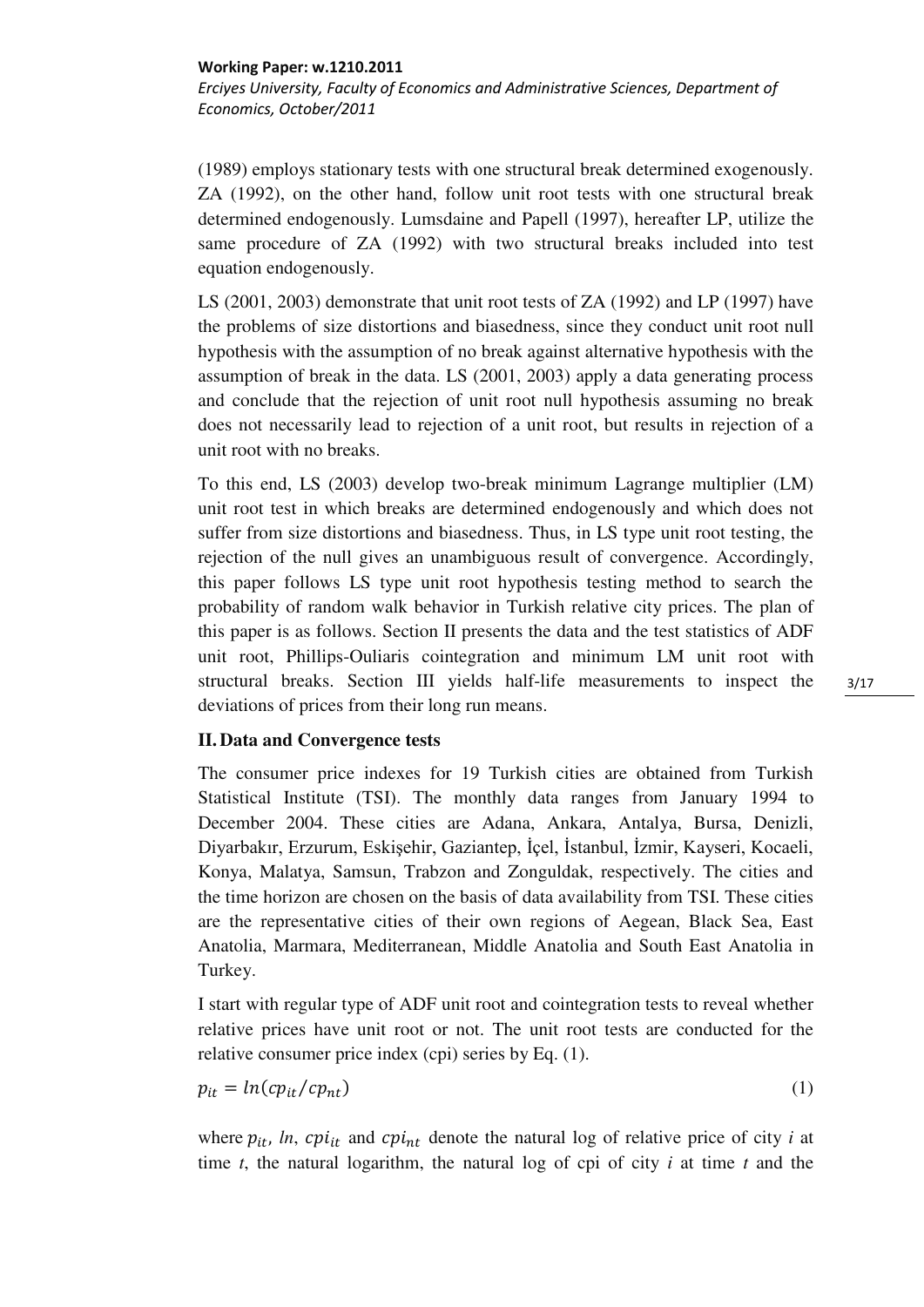<u>.</u>

*Erciyes University, Faculty of Economics and Administrative Sciences, Department of Economics, October/2011* 

natural log of cpi of numeraire city Ankara<sup>1</sup> (the capital city of Turkey), at time *t*. The ADF tests are run by Eq. (2).

$$
\Delta y_{it} = (\rho - 1)y_{i,t-1} + \sum_{j=1}^{k} \delta_j \, \Delta y_{i,t-j} + u_{it} \tag{2}
$$

where  $\Delta$ ,  $y_{it}$ , k and *u* denote difference operator, the natural log of relative price of *i*th city at time *t*, the number of lagged differences and residual term, respectively. Table 1 yields the stationary test results with respect to the related three ADF equations indicated in the second, third and fourth columns, respectively. According to the findings of ADF test results, only a few relative prices are found stationary. The outcomes of two out of three ADF equations yield that Konya, Kocaeli, Eskişehir and Bursa converge to a common trend at the significance levels ranging from %1 to %10. On the other hand, Malatya, İstanbul and Erzurum relative prices are found stationary by only ADF equation with no intercept and no trend at significance levels of %5, %10 and %10, respectively. Overall, the 54 ADF tests, except 13 cases, result in stochastic trend (unit root) in relative prices.

I conduct residual based Phillips-Ouliaris (1990) cointegration tests, with the null hypothesis of no cointegration, to reveal, if it exists, the long run relationship between price of each city and price of Ankara. The cointegration tests will be conducted through the Equations (3) and (4).

$$
y_{it} = x_{it}'B + DT_{it}'\vartheta + v_{it} \tag{3}
$$

$$
\Delta \hat{v}_{it} = (\rho - 1)\hat{v}_{i,t-1} + s_{it} \tag{4}
$$

where  $x$ ,  $DT$ ,  $\hat{v}$  and s denote regressors, deterministic trend, estimated residuals from Equation (3) and residuals which are used to estimate the long run variance, respectively. Table 2 gives Phillips-Ouliaris unit root tests of residuals from cointegration relationship between  $\text{cpi}_{it}$  and  $\text{cpi}_{nt}$ , where  $\text{cpi}_{it}$  and  $\text{cpi}_{nt}$ , represent the natural log of cpi of i*th* city at time *t* and the natural log of cpi for the numeraire city Ankara, at time *t*, respectively.

<sup>&</sup>lt;sup>1</sup> Ceglowski (2003) employs Toronto, the capital city of Ontario, as numeraire (benchmark) city as he tests stationarity of city relative prices for Canada. Sonora (2009) tests convergence of relative city cpi in US employing Chicago as numeraire because 'it is centrally located in US and its distance to each city is almost same'. Sonora (2005) employs numeraire city Mexico DF, Mexico's capital city, in testing relative price convergence in Mexico. Therefore, following Sonora (2009), Sonora (2005) and Ceglowski (2003), I choose Ankara as numeraire city since (i) it is almost centrally located in Turkey so that the distances of cities to Ankara are roughly same and (ii) Ankara is capital city.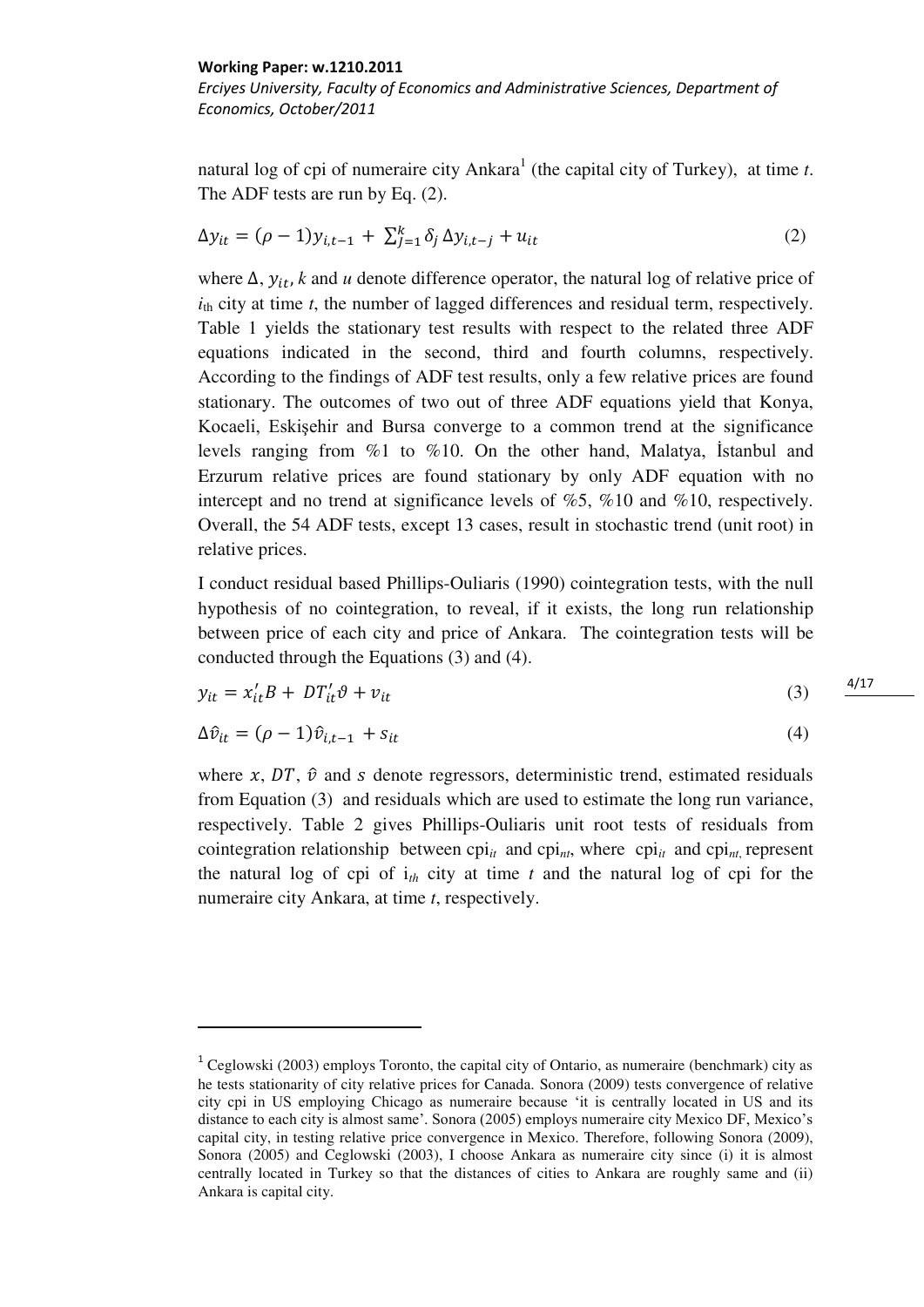*Erciyes University, Faculty of Economics and Administrative Sciences, Department of Economics, October/2011* 

| Relative prices with with intercept |             | with trend and | with no intercept |
|-------------------------------------|-------------|----------------|-------------------|
| respect to Ankara                   |             | intercept      | and no trend      |
| Adana                               | $-2.117$    | $-1.836$       | $-1.198$          |
| Antalya                             | $-2.062$    | $-1.999$       | $-1.423$          |
| <b>Bursa</b>                        | $-2.648***$ | $-2.699$       | $-2.085**$        |
| Denizli                             | $-1.359$    | $-1.620$       | $-0.298$          |
| Diyarbakır                          | $-1.957$    | $-1.728$       | $-0.981$          |
| Erzurum                             | $-1.704$    | $-2.081$       | $-1.647***$       |
| Eskişehir                           | $-2.120$    | $-3.392**$     | $-1.887***$       |
| Gaziantep                           | $-2.029$    | $-2.062$       | $-1.561$          |
| <i>icel</i>                         | $-1.323$    | $-1.482$       | $-1.282$          |
| <i>Istanbul</i>                     | $-2.217$    | $-2.213$       | $-2.243***$       |
| <b>Izmir</b>                        | $-1.946$    | $-1.383$       | $-1.467$          |
| Kayseri                             | $-1.539$    | $-1.712$       | $-1.438$          |
| Kocaeli                             | $-2.684***$ | $-4.496*$      | $-2.212***$       |
| Konya                               | $-3.745*$   | $-3.788**$     | $-2.864*$         |
| Malatya                             | $-2.519$    | $-2.804$       | $-2.479**$        |
| Samsun                              | $-2.080$    | $-1.637$       | $-0.735$          |
| Trabzon                             | $-2.107$    | $-1.787$       | $-1.176$          |
| Zonguldak                           | $-0.927$    | 0.334          | $-0.974$          |

# **Table 1: ADF unit root tests**

Note: (\*), (\*\*), (\*\*\*) indicate significances at the 1%, 5% and 10% levels, respectively.

## **Table 2: Phillips-Ouliaris cointegration tests**

| $\text{cpi}_{it}$ , $\text{cpi}_{nt}$ | tau-statistic and (prob) | z-statistic and (prob) |
|---------------------------------------|--------------------------|------------------------|
| Adana, Ankara                         | $-1.766(0.647)$          | $-6.845(0.575)$        |
| Antalya, Ankara                       | $-2.052(0.502)$          | $-8.605(0.441)$        |
| Bursa, Ankara                         | $-2.997(0.117)$          | $-19.501(0.052)$       |
| Denizli, Ankara                       | $-1.580(0.731)$          | $-6.747(0.583)$        |
| Diyarbakır, Ankara                    | $-1.660(0.696)$          | $-5.274(0.705)$        |
| Erzurum, Ankara                       | $-1.915(0.573)$          | $-6.763(0.582)$        |
| Eskişehir, Ankara                     | $-2.765(0.183)$          | $-11.014(0.292)$       |
| Gaziantep, Ankara                     | $-2.434(0.313)$          | $-11.921(0.247)$       |
| Içel, Ankara                          | $-1.191(0.860)$          | $-3.226(0.862)$        |
| İstanbul, Ankara                      | $-2.119(0.467)$          | $-10.219(0.336)$       |
| Izmir, Ankara                         | $-1.396(0.800)$          | $-5.679(0.671)$        |
| Kayseri, Ankara                       | $-1.603(0.721)$          | $-5.578(0.680)$        |
| Kocaeli, Ankara                       | $-3.539(0.033)*$         | $-22.824(0.024)$ *     |
| Konya, Ankara                         | $-4.082(0.007)*$         | $-30.624(0.003)*$      |
| Malatya, Ankara                       | $-2.453(0.305)$          | $-11.036$ 0.291)       |
| Samsun, Ankara                        | $-1.468(0.775)$          | $-4.301(0.784)$        |
| Zonguldak, Ankara                     | $-1.915(0.573)$          | $-6.763(0.582)$        |

Note: (\*) denotes %1 significance level.

In Table 2, first, second and the third columns show related time series in cointegration equation, tau (t) statistics with their corresponding probability values in parentheses and normalized coefficients (z statistics) with their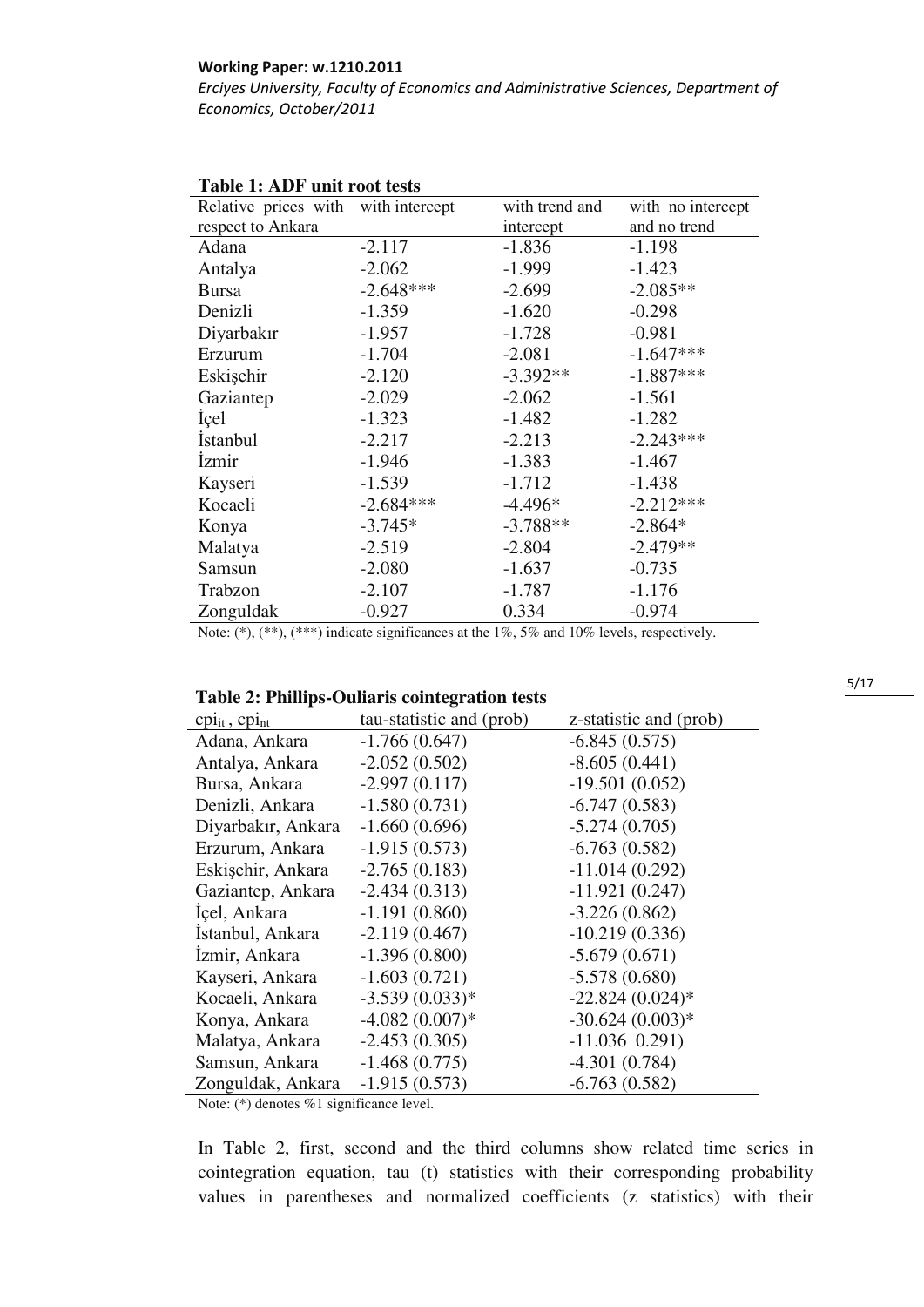*Erciyes University, Faculty of Economics and Administrative Sciences, Department of Economics, October/2011* 

corresponding probability values in parentheses, respectively. Cointegration tests do not exhibit the evidence of stationarity except Kocaeli-Ankara and Konya-Ankara time series. This outcome implies that majority of relative prices have no evidence of convergence in relative prices in Turkey.

The majority of ADF and Phillips-Ouliaris cointegration tests result in nonstationarity and hence no convergences of prices in the long run in Turkey. One may need to be prudent with assumptions of the tests run above. The prosaic ADF and cointegration models do not postulate that the changes in level and/or the changes in trend might have occurred through the span of data. Perron (1989) states that a unit root test which do not allow the presence of one-time change in intercept and/or trend might bring about failing the rejection of unit root process if the true data follows stationary fluctuations around a trend with break.

Thereby the test statistics given in Tables 1 and 2 might have potential biasedness. To overcome this problem, one may conduct more powerful unit root tests which consider the presence of a break in intercept and/or trend. However, allowing the existence of a break in testing the unit root may not be sufficient to reach the desirable statistical properties. According to LP (1997) and LS (2001, 2003) ignoring two or more breaks may cause loss of power, either. The assumptions of null and alternative hypotheses separately are also another important issue in testing procedure as is explained in LS (2001, 2003). ZA (1992) and LP (1997) unit root tests follow the null of unit root with the assumption of no break against alternative hypothesis of stationarity with the assumption of possible presence of break(s). If one carries out ZA or LP type unit root test and rejects the null, this will mean the rejection of unit root on the true data with the assumption of no break. Nunes et al. (1997) and LS (2001) provide the literature with the evidence that, when the true data generating mechanism contains unit root with break(s) in fact, the test of a unit root null with the assumption of no break will result in significant rejection of unit root. Therefore, this work plan to run LS (2001, 2003) minimum Lagrange multiplier (LM) unit root tests considering the presence of two breaks on true data, determining the break point(s) endogenously and assuming the presence of break(s) under the null hypothesis of unit root. Two break LS-LM unit root tests are conducted by Eq. (5).

$$
\Delta y_t = \gamma' \Delta Z_t + \emptyset \tilde{S}_{t-1} + \epsilon_t \tag{5}
$$

where  $\tilde{S}_t = y_t - Z_t \tilde{\gamma} - (y_1 - Z_1 \tilde{\gamma})$ ,  $t = 2, 3, ..., T$ . The estimator  $\tilde{\gamma}$  is a vector of coefficients obtained from the regression of  $\Delta y_t$  on where  $Z_t = [1, t, D_{1t}, D_{2t}, DT_{1t}^*, DT_{2t}^*]'$  in which  $D_{jt}$ ,  $(j = 1, 2)$  represents dummy for level *j*, and  $DT_{it}^{*}$  (*j*= 1, 2) denotes the dummy for trend *j*. The unit root null hypothesis is tested by examining the tau value  $(\hat{\tau})$  given in Equation (6).

 $\hat{\tau} = t$ -statistic for the null hypothesis that  $\emptyset = 0$  (6)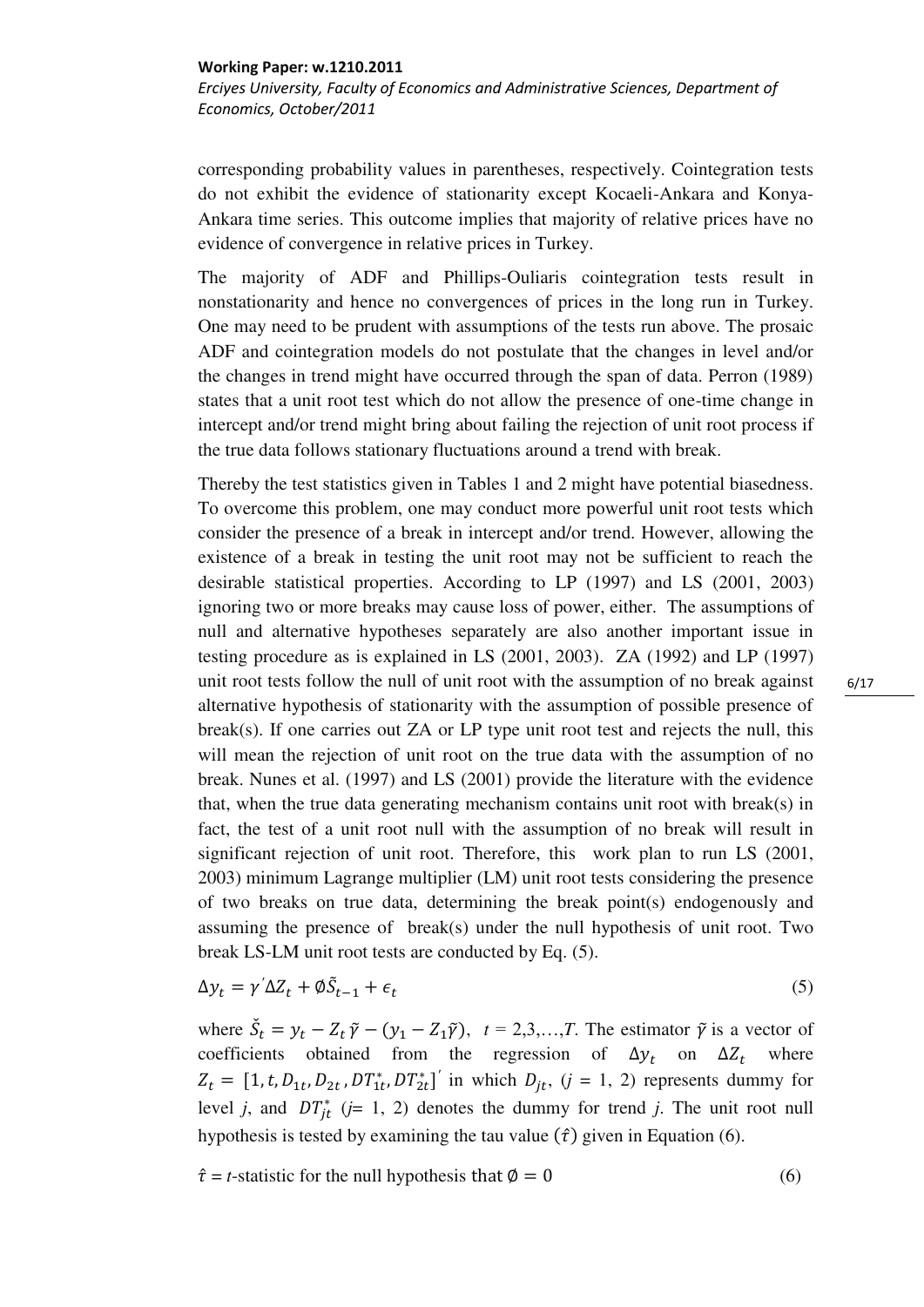*Erciyes University, Faculty of Economics and Administrative Sciences, Department of Economics, October/2011* 

In Table 3, first column gives the cities observed in Turkey. The second column is the number of lagged first differenced terms (*k*) to correct the serial correlation in Eq.  $(5)$ . *TB*<sub>1</sub> column yields the estimated first break of level and/or trend, whereas *TB*2 column shows the estimated second break of level and/or trend in the relative cpi series.

Test statistic column consists of the results from LM unit root tests for Model C. In Perron (1989), Model A, Model B and Model C denote three different unit root test equations. Model A allows an exogenous change in level of the series, Model B permits exogenous change in trend of the series and Model C allows both change. When Model C dominates the Model A (if a change in growth is found significant together with significant change in level), Model C is preferred among others. In LS methodology (Lee and Strazicich, 2003) all breakpoints are determined endogenously. In LS-Model C analysis, for instance, there are four dummies to be tested by minimum LM. Through iterations, simultaneously and endogenously, first break at level and/or trend and second break at level and/or trend are searched. By updating the data continuously '*Minimum LM program first determines the optimal lag for each of all possible cases of break points and then search for optimal break points'* as precisely indicated by Junsoo Lee (2009). I run all series by both Model A and Model C separately through RATS and Gauss programs and I find that Model C performs better than Model A does.

| City         | $\boldsymbol{k}$ | TB <sub>1</sub>           | TB <sub>2</sub>             | Test                       | Critical value               |
|--------------|------------------|---------------------------|-----------------------------|----------------------------|------------------------------|
|              |                  |                           |                             | statistic                  | break points                 |
| Adana        | 5                | $1996:04( - )$            | 1999:12(*)                  | $-6.655(*)$                | $\lambda_{1,2}=(0.2, 0.6)$   |
| Antalya      | 3                | 1995:12(*)                | $1999:08(*)$                | $-4.636(-)$                | $\lambda_{1,2}=(0.2, 0.6)$   |
| <b>Bursa</b> | 8                | $1996:03(*)$              | $2001:07(*)$                | $-5.390$ (***)             | $\lambda_{1,2} = (0.2, 0.6)$ |
| Denizli      | 1                | 1997:02(**)               | $2003:03(*)$                | $-4.593(-)$                | $\lambda_{1,2}=(0.2, 0.8)$   |
| Diyarbakır   | 2                | $2000:02$ (***)           | $2001:12(**)$               | $-6.210(**)$               | $\lambda_{1,2} = (0.6, 0.8)$ |
| Erzurum      | 2                | 1999:11(***)              | $2001:08$ <sup>(**)</sup> ) | $-6.036$ <sup>(**)</sup> ) | $\lambda_{1,2} = (0.4, 0.6)$ |
| Eskişehir    | 0                | $1995:02$ <sup>(**)</sup> | $1996:07$ <sup>(**)</sup> ) | $-7.068(*)$                | $\lambda_{1,2}=(0.2, 0.4)$   |
| Gaziantep    | 7                | $1995:02(-)$              | 1999:12(*)                  | $-6.390$ <sup>(**)</sup> ) | $\lambda_{1,2}=(0.2, 0.6)$   |
| Içel         | 5                | 1999:03(**)               | $2002:01(*)$                | $-4.581(-)$                | $\lambda_{1,2} = (0.4, 0.8)$ |
| Istanbul     | 6                | 1999:03(*)                | $2002:08(*)$                | $-6.715(*)$                | $\lambda_{1,2} = (0.4, 0.8)$ |
| Izmir        | 6                | $1996:01(*)$              | $2001:04(**)$               | $-5.383$ <sup>(***</sup> ) | $\lambda_{1,2}=(0.2, 0.6)$   |
| Kayseri      | 1                | 1997:06(*)                | $2001:08(*)$                | $-5.535(***)$              | $\lambda_{1,2} = (0.4, 0.6)$ |
| Kocaeli      | 6                | 1998:02(**)               | $2000:09(*)$                | $-6.544(*)$                | $\lambda_{1,2} = (0.4, 0.6)$ |
| Konya        | 2                | 1997:01(***)              | $1998:07(*)$                | $-6.397(*)$                | $\lambda_{1,2}=(0.2, 0.4)$   |
| Malatya      | 2                | $1995:10(*)$              | 1998:12(*)                  | $-6.233(*)$                | $\lambda_{1,2}=(0.2, 0.4)$   |
| Samsun       | $\Omega$         | 1999:07(**)               | $2001:12(**)$               | $-5.042(-)$                | $\lambda_{1,2} = (0.4, 0.8)$ |
| Trabzon      | 6                | $1995:07(*)$              | $2000:09(*)$                | $-5.933$ <sup>(**)</sup> ) | $\lambda_{1,2}=(0.2, 0.6)$   |
| Zonguldak    | 6                | $2000:05(*)$              | $2002:08(*)$                | $-7.813(*)$                | $\lambda_{1,2}=(0.6, 0.8)$   |

**Table 3: The minimum LM unit root tests with two structural breaks** 

Notes: (1) The critical values are obtained from Strazicich et al. (2004) and Lee and Strazicich (2003). (2) (-) denotes insignificance, and (\*),  $(*^*), (*^*)$ , indicate significances at the 1%, 5% and 10% levels, respectively.

The last column of Table 3,  $\lambda_{1,2} = (TB_1/T, TB_2/T)$  produces the critical values which are symmetric around  $\lambda_i = (1 - \lambda_i)$ , i=1,2 (Strazicich et al, 2004). Table 3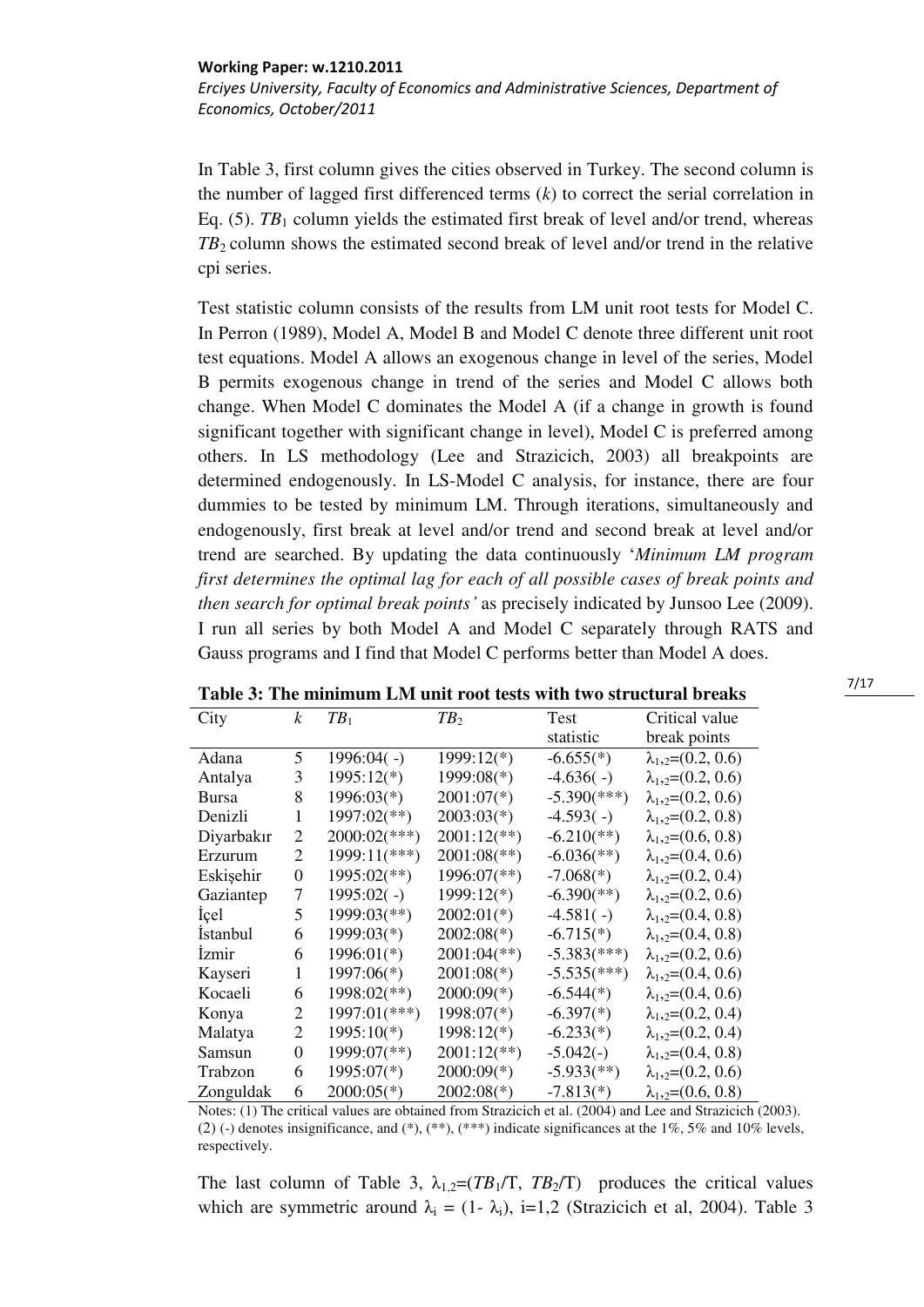.<br>-

*Erciyes University, Faculty of Economics and Administrative Sciences, Department of Economics, October/2011* 

reports the rejection the null of unit root for all cities' cpi series except Antalya, Denizli, İçel and Samsun. In Table 3, the first structural breaks (*TB*1) seem to cluster mostly around the second half of 1990s and the second structural breaks  $(TB_2)$  accompany with often the first half of the 2000s.

Since  $TB_1$  and  $TB_2$  columns of Table 3 indicate that two structural breaks in level and/or trend are significant in all cities except Adana and Gaziantep, one break tests are run for Adana and Gaziantep. Table 4, *k* column gives the number of lagged first differenced terms to correct the serial correlation in Eq. (5). *TB* column yields the estimation results for one break of level and/or trend in the cpi series. Test statistic column consists of outcomes from LM unit root tests for Model C (Perron, 1989).

| Table 4: The minimum LM unit root tests with one structural break |  |  |  |
|-------------------------------------------------------------------|--|--|--|
|                                                                   |  |  |  |

| City                                                             |   | TB.                       | Test        | Critical value         |
|------------------------------------------------------------------|---|---------------------------|-------------|------------------------|
|                                                                  |   |                           | statistic   | break point            |
| Adana                                                            |   | $1999:12(*)$              | $-5.487(*)$ | $\lambda = 0.6$ (=0.4) |
| Gaziantep                                                        | 8 | $1997:09$ <sup>(**)</sup> | $-2.889(-)$ | $\lambda = 0.4$ (=0.6) |
| $\mathbf{M}$ $\mathbf{M}$ $\mathbf{M}$ $\mathbf{M}$ $\mathbf{M}$ |   |                           |             | $0.$ $1.0001$          |

Notes: (1) The critical values are obtained from Strazicich et al. (2004) and Lee and Strazicich (2003). (2) (-) denotes insignificance, and  $(*$ ,  $(**)$ ,  $(**)$  indicate significances at the 1%, 5% and 10% levels, respectively.

The last column of critical value break point  $\lambda = (TB/T)$  is symmetric around  $\lambda =$ 1-  $\lambda$  (Strazicich et al, 2004). According to Table 4 test statistics and critical value break points, Adana still rejects the unit root, whereas Gaziantep fails to reject the unit root null. As for the significance of one structural break for Adana and Gaziantep, Table 4, *TB* column reveals that one structural break in Adana and Gaziantep are found significant at 1% and 5% levels, respectively. Table 3 and Table 4, as a result, conclude that 13 Turkish cities converge in relative prices in the long run<sup>2</sup>.

Before interpreting the statistics in Tables 3 and 4, one may need to know the basic economic facts about Turkish economy. Turkish economy experiences 1994 and 2001 crises through her financial liberalization steps after 1980s. In the beginning of 1994, the Turkish Lira is depreciated by 50 percent and IMF standby program is launched (Celasun, 2011). Overall, the budget deficits and thereby high inflation rates together with high interest rates and, as a result, overvalued Turkish Lira and hence capital inflows are the prominent developments of Turkish

<sup>&</sup>lt;sup>2</sup> When I run LS-LM multiplier unit root tests based on numeraire city Istanbul, following the equation  $[(natural \log \of{cpi_i})/$  (natural log of cpi of Istanbul<sub>i</sub>)], I find also that 13 out of 18 relative prices are found stationary. These cities are Adana, Ankara, Antalya, Bursa, Diyarbakır, Erzurum, Eskişehir, İçel, İzmir, Konya, Samsun, Trabzon and Zonguldak, respectively. I conduct the same tests based on the average of 19 cities' cpi, employing the equation [(natural log of cpi<sub>ii</sub>) / (natural log of average cpi*t*)], I reach that relative prices of Adana, Ankara, Bursa, Diyarbakır, Eskişehir, Gaziantep, İstanbul, Samsun, Trabzon and Zonguldak converge to equilibrium level in the long run.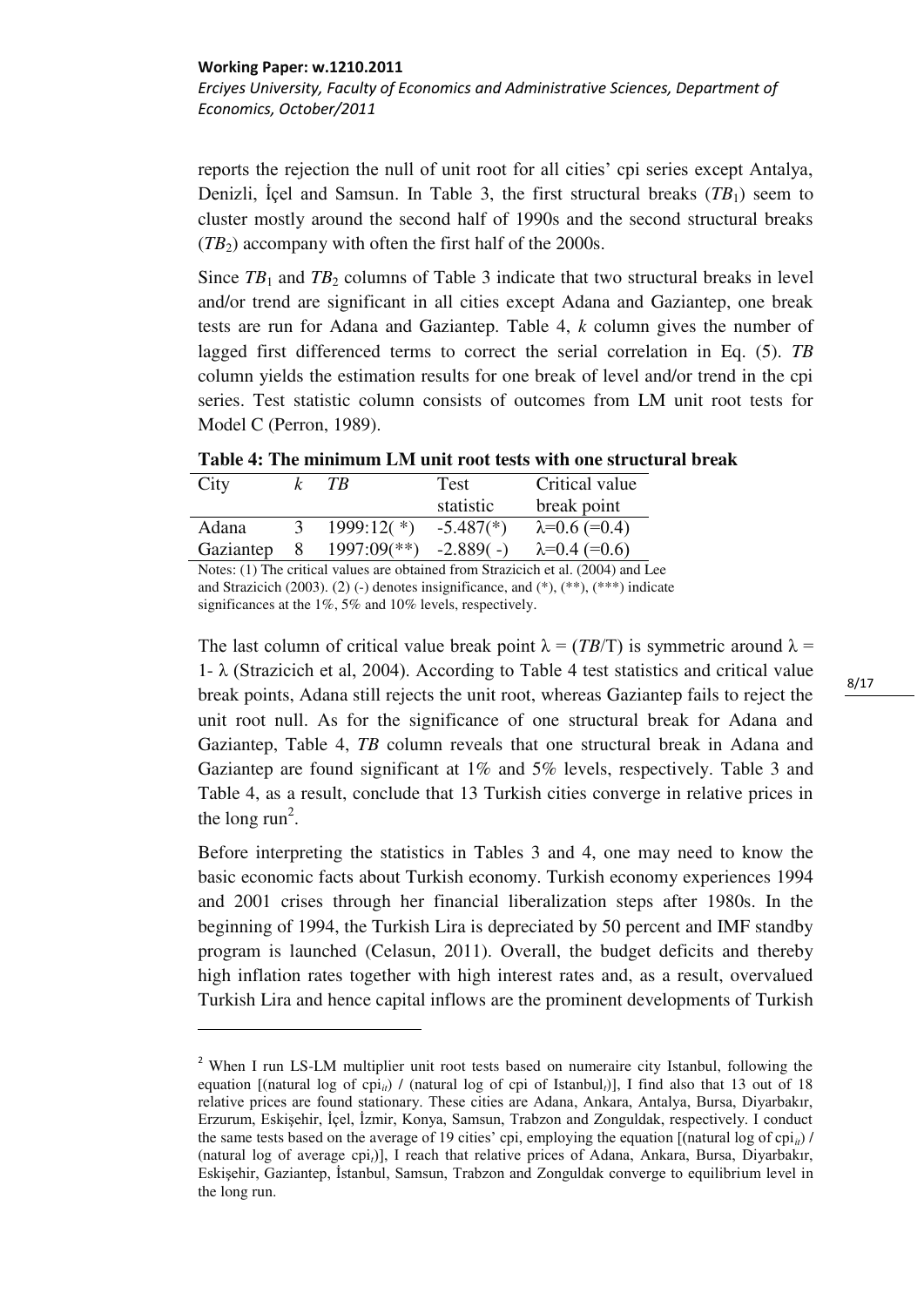*Erciyes University, Faculty of Economics and Administrative Sciences, Department of Economics, October/2011* 

economy during 1990s. On the other hand, the potential existence of the political and economic uncertainties, and thus, the capital outflows are another movements realized in Turkish economy during the same decade. Because of these realizations in the economy, contractionary fiscal policies and disinflationary program are launched by government in 1997 (Deliveli, 2005; Cagla, 2004).

After 1994 and 2001 crisis together with huge budget deficits and government debt stock lead to new domestic and foreign borrowings especially between 1999 and 2004 (Yeldan and Weisbrot, 2004). As average, the inflation rate is 50 percent in 1980s, becomes 80 percent in 1990s, declines back to again 50 percent just before 2001 crisis.

These developments in Turkish economy might have several individual or joint effects on city's structural breaks determined by LS-LM tests. The plausible reasons of the breaks, among other possible ones, can be counted as follows: (i) High inflation and high interest rates, which in turn, lead to tight budget policies and again volatility in prices. Accordingly, in the second half of 1997, due to tight budget policies, the Turkish economy experiences increases in prices of petroleum and State manufacture products by 30% and 15.2%, respectively (Parasız and Başoğlu, 1999). (ii) Capital inflows and outflows. Turkey faces capital outflows in 1994, 1997 and 2001 and has capital inflows in 1995, 1996, 1998, 1999, 2000, 2002, 2003 and 2004 (Balkan et al., 2002; SPO, 2011). (iii) The fluctuations in growth rates of agricultural, industrial and services sectors. Agricultural sector has negative growth rates in 1994, 1997, 1999, 2001 and 2003. Industrial and services sectors have negative growth rates during the years of 1994, 1999, 2001 (SPO, 2011). (iv) Public sector borrowing requirement as a percentage of GDP reaches its highest levels of 15.6 and 16.4 in 1999 and 2001, respectively (SPO, 2011). (v) The financial crises of Turkey occurred on November 2000 and February 2001. The daily interest rate increases by 210 percent at the end of 2000 and goes up by 6200 percent in the beginning of February 2001 (Uygur, 2001). Then, the February 2001 crisis induces 50 percent depreciation of national currency just after 2001 February crisis. This sharp depreciation leads annual inflation rate to increase again 80 percent in 2001 (Ertuğrul and Selçuk, 2001; TSPAKB, 2011).

Overall, the first breaks seem to capture the changes in government budget policies, short term capital movements and GDP growth rates, whereas the second breaks seem to fall in the time points of financial crisis and movements in short term capital and ups and downs of GDP growth rates over time. At this point, throughout possible common innovations listed from (i) to (v), one may observe some heterogeneity of structural break points of the cities. The differences in break time points may stem from city specific market behaviors such as possible different weights of tradable and non tradable goods in consumption and production, and/or, possible differences in city specific labor, capital and transportation costs.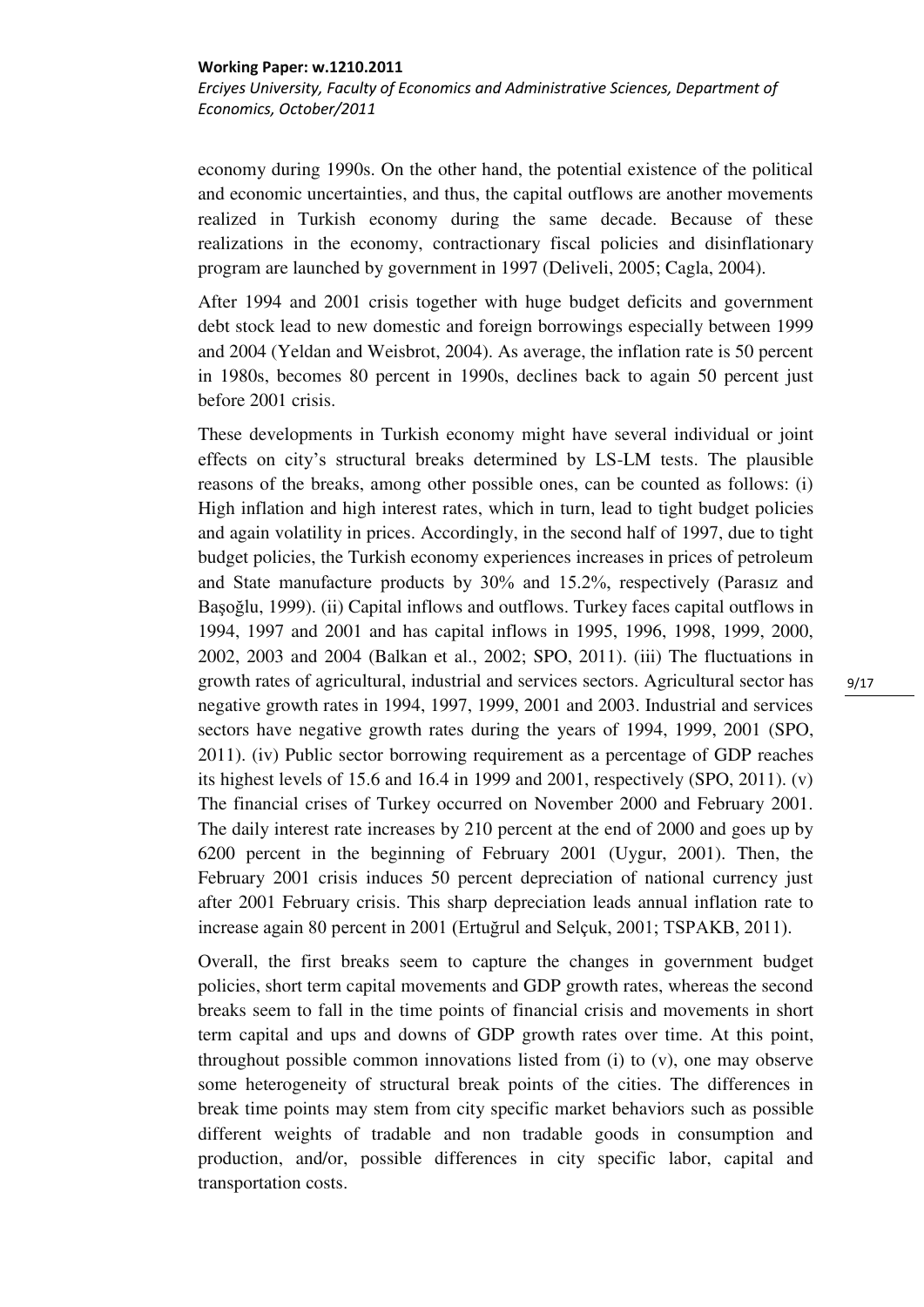*Erciyes University, Faculty of Economics and Administrative Sciences, Department of Economics, October/2011* 

One may also consider the breaks' time points which are very close to each other. It may cast doubt on presence of significant breaks identified through LM tests. When two break points of a city relative price fall into short time interval (i.e. less than one or two years), one break or two breaks might be temporary rather than permanent. On the other hand, the breaks determined by LM tests are expected to be permanent. To comprehend this issue, I check out also the plotted series of Diyarbakır, Erzurum, Eskişehir and Konya. The purpose here is to juxtapose the LM statistical evidences and visual inspections together with statistics from three split samples. To save space, I only report here Diyarbakır and Konya cases which are the first and last cities of the list for which two structural breaks are settled in a short time period.



Figures 1a, 1b and 1c show natural log of relative CPI series of Diyarbakır, changes in level (mean) of natural log of relative CPI of Diyarbakır and simultaneous changes in level and trend of related series, respectively. Figure 1a presents recurrent upswings and downswings. As in GDP cycles, relative prices have also ups (or peaks) and downs (or troughs). They drop from their peaks, reach their troughs and start climbing to their peaks again. The first and second breaks correspond to a down point and an up point, respectively. Figure 1b shows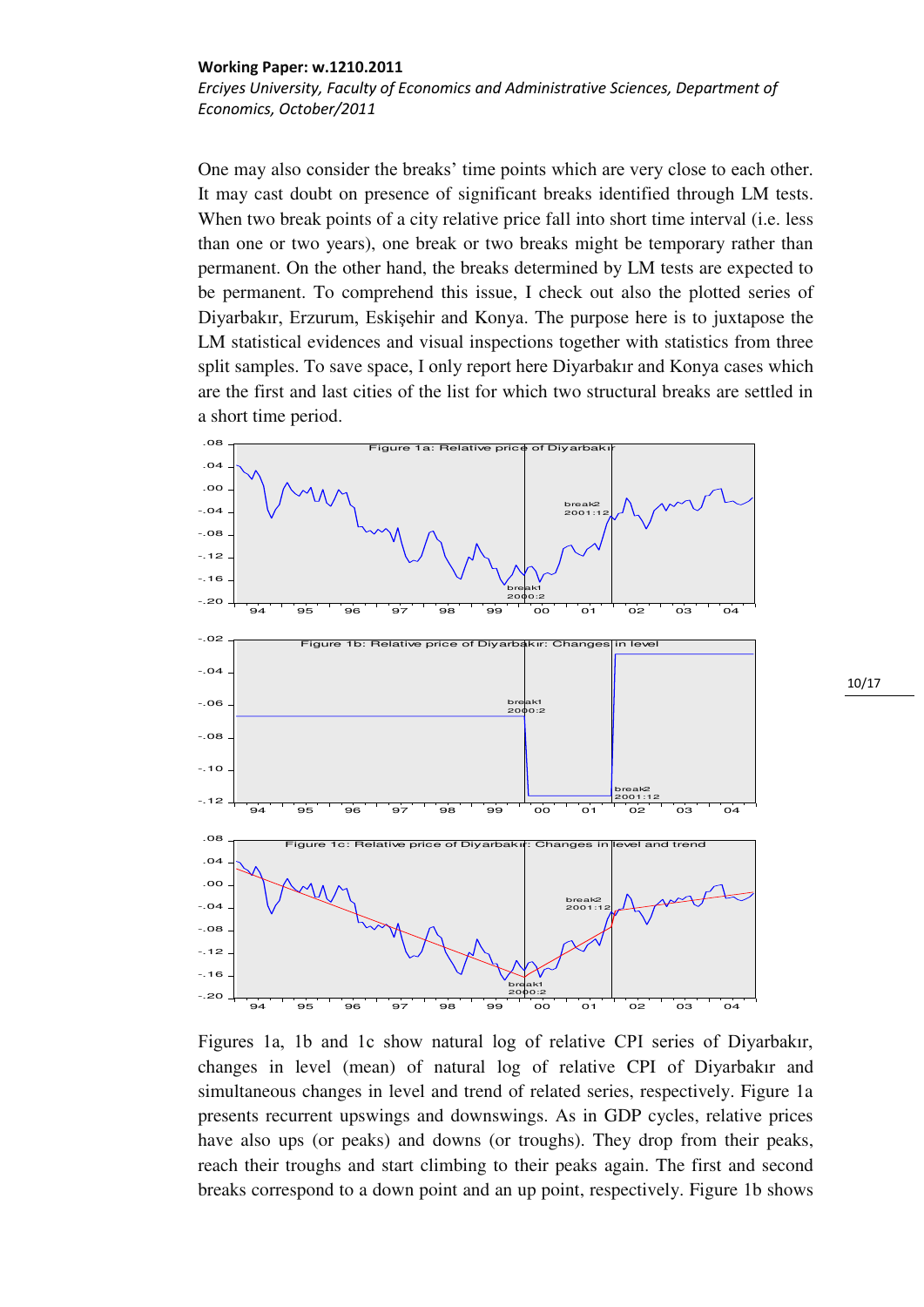*Erciyes University, Faculty of Economics and Administrative Sciences, Department of Economics, October/2011* 

the means of three time intervals of Diyarbakır's natural log relative CPI covering the periods 1994:1-2000:2, 2000:3-2001:12 and 2002:1-2004:12. Visually observed different means demonstrate marked shifts in level of relative CPI. Figure 1c graphs actual natural log relative CPI series given in Figure 1a and estimated trends for pre-break and post-break samples which correspond to time intervals of Figure 1b. Estimated lines from regressions on a trend and a constant give different slopes after the break points. One may see also sharp increase in level and a change in slope simultaneously at the 2001:12 break point on the estimated line. The first shift in level just after break1 given in Figure 1b, however, is not captured by fitted regression line where a trend and a constant are employed. Together with breaks of three split periods (prior and on February 2000, after February 2000 and on December 2001 and afterwards) the relative CPI of Diyarbakır exhibits stationarity around deterministic linear trend. One may, eventually, visualize from the figures that breaks have persistent effects and that fluctuations are stationary around a deterministic trend function. Diyarbakır figures, therefore, may give support for LS-LM tests' results in Table 3.

Figures 2a shows a plot of natural log of Konya relative price. Figure 2b gives averages of three split samples covering the periods before, at and after the breaks points. A sudden upward change occurs at one-time break of 1997:1 and a clearly observable downward change places at one-time break of 1998:7.

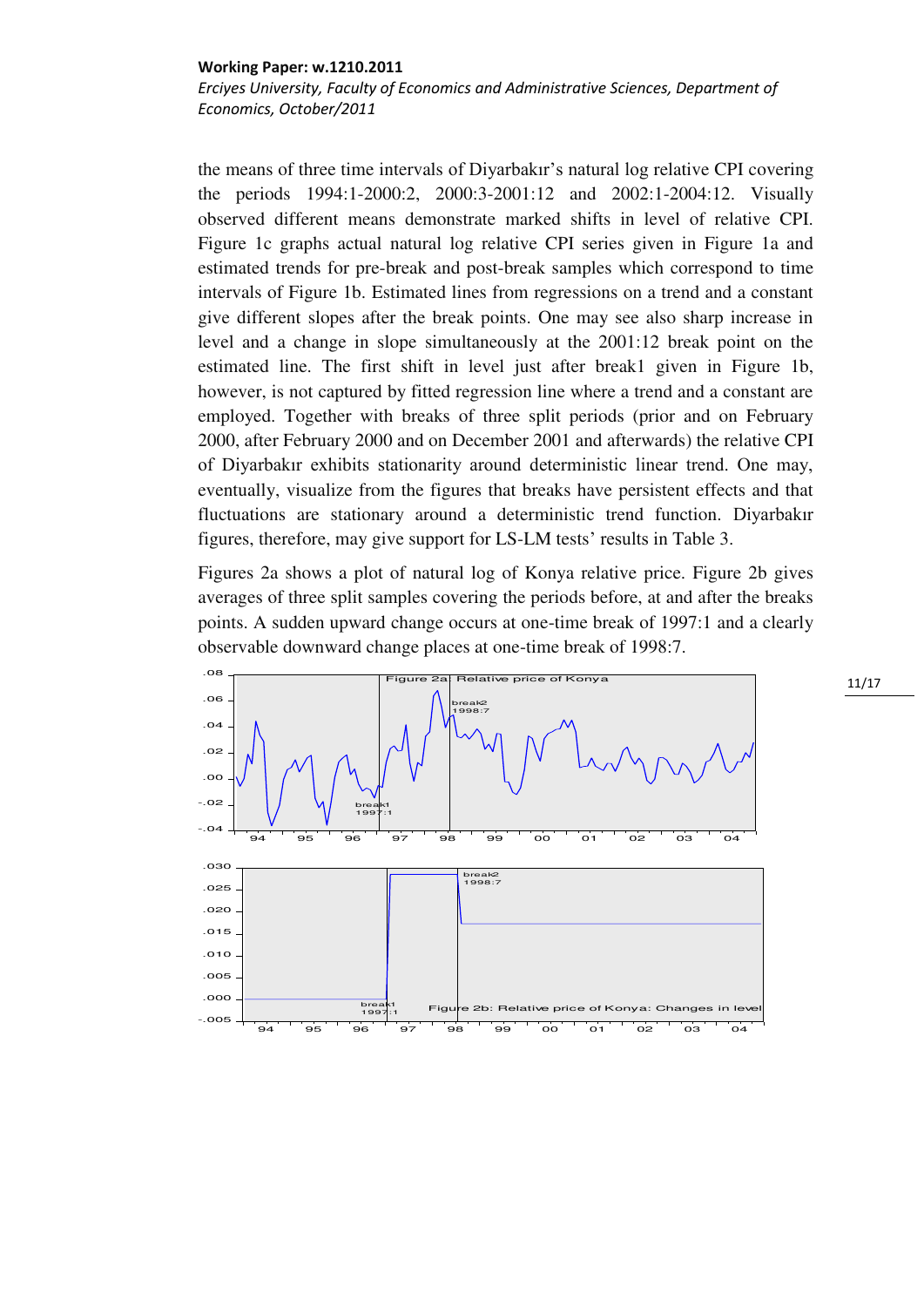*Erciyes University, Faculty of Economics and Administrative Sciences, Department of Economics, October/2011* 



Figure 2c demonstrates the shifts in level, as are graphed by Figure 2b, through the regression lines for which trend and constant parameters are available in the estimation. Figure 2c yields changes in slope, as well. From this point of view, the outputs of Figure 1c and Figure 2c might be considered the results from Model C in Perron (1989), yet figures don't have the estimations of dummy variables for break points. LS-LM tests, on the other hand, observe full sample from its initial to the end points by including dummy variables for breaks, then first chooses optimal lag length for each break and, later, find the optimal breaks simultaneously. In conclusion, there is no conflict between figures and LM test statistics. Therefore, support of graphs and statistically significant outcomes of LM methodology indicate that the significant breaks given in Table 3 have permanent effects. In other words, the relative price of Konya converges to a steady state point in the long run as well as Diyarbakır. Though Erzurum and Eskişehir cases are not reported here, the graphs of these cities also confirm the persistent effect of break points picked by minimum LM tests.

# **III. Half-Lives**

Zhang and Lowinger (2008) and Lee and Chang (2008) emphasize two main concerns in convergence issue. The first one is testing unit root null and the second one is, although unit root null is rejected, the Half-Life (*HL*). *HL* is the time horizon required for a temporary deviation from the long-run equilibrium path to dissipate by half. Though there are some controversies in estimation and using half-lives (Nath and Sarkar, 2007), the convergence studies employ intensively *HL* to calculate the persistence of deviations from equilibrium and compare it with related *HL* literature (Sonora, 2008). The approximate *HL* with structural break(s) can be calculated by Eq. (7).

$$
HL = (ln (1/2)) / (ln (1 + \phi))
$$
\n(7)

where  $\emptyset$  is the estimated value from Eq. (5) and *ln* is natural logarithm. Table 5 provides the  $HL$  measurements. All estimated significant  $\emptyset$  values come from two structural break model whereas that of Adana is obtained from one structural break model.

According to Table 5, the *HL* of consumer price indexes ranges from 0.35 month to 1.59 months. This result, to the some extent, confirms Lan and Sywlester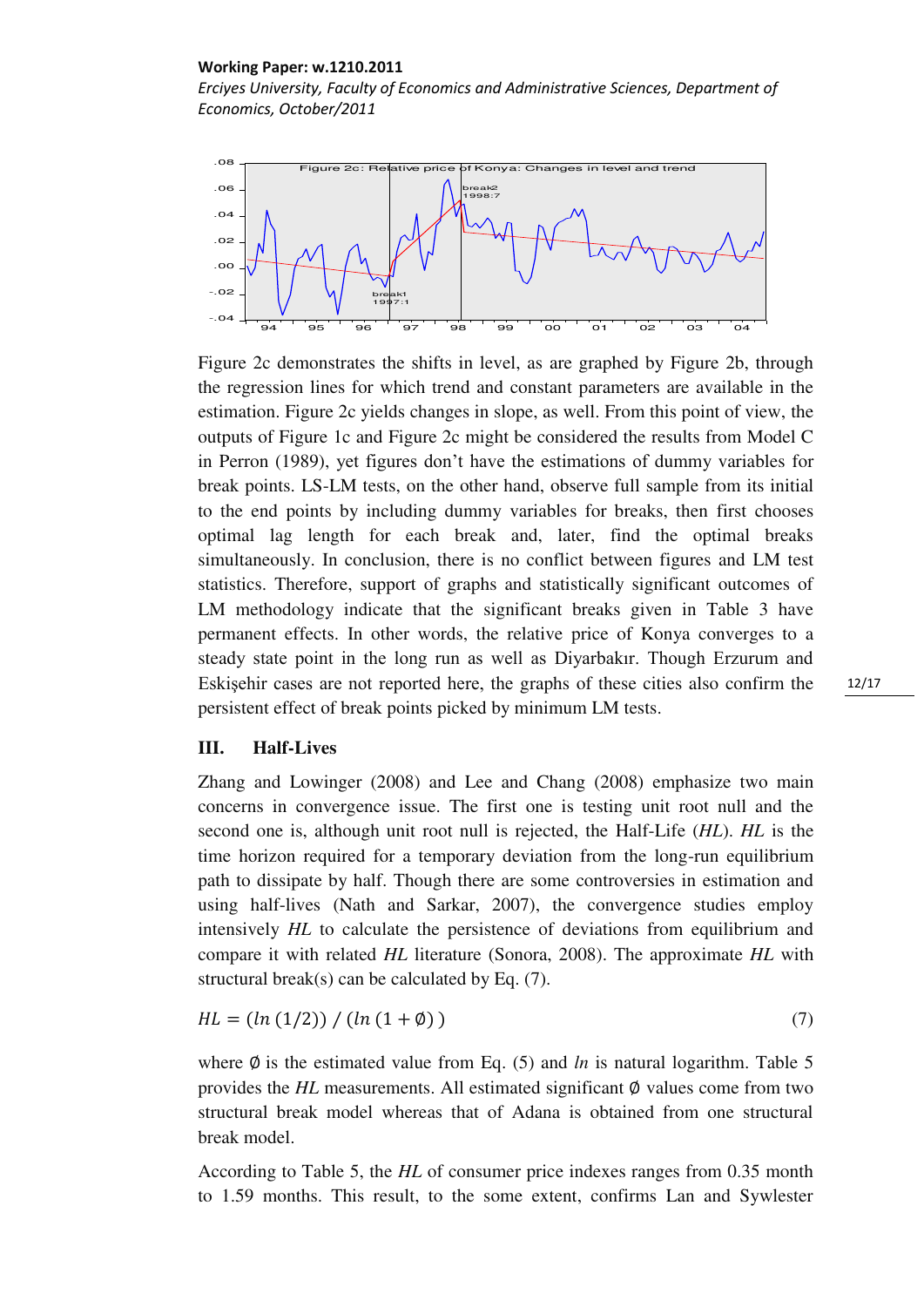*Erciyes University, Faculty of Economics and Administrative Sciences, Department of Economics, October/2011* 

(2009). They reach the outcome that prices converge rapidly in China with the *HL* between 2.20 to 2.72 months.

Crucini and Shintani (2008) find that price convergence rates are shorter in developing countries than those of developed countries. They report average *HL* of less than a year. Ceglowski (2003) concludes faster convergence of intercity prices in Canada than the international prices. He finds *HL* rate under a year. Sonora (2005) reaches *HL* rate of city relative prices in Mexico between one to two years. Burger and Rensburg (2008) conclude that *HL* of price of large middlesegment houses ranges between two to seven quarters whereas that of medium middle-segment houses spans from five to eight quarters. Sonora (2009) obtains convergence speeds of US cities' relative prices within interval of 2.25 to 2.96 years. Cecchetti et al. (2000) obtains very slow *HL* rate of 9 years in US. In comparison with Cecchetti et al. (2000), Basher and Carrion-i-Silvestre (2010) concludes slightly faster convergence interval in US with the *HL* rates from 1.5 to 2.6 years. Nath and Sarkar (2007), correcting bias due to heterogeneity in Cecchetti et al. (2000), finds 7-year *HL* rate. Cheung and Lai (2000) reveal that *HL* rates of low income, medium income and high income countries are 0.93, 1.90 and 3.15 years, respectively.

| Toot tests with structural diversity |             |           |  |  |
|--------------------------------------|-------------|-----------|--|--|
| City                                 | Estimated Ø | HL        |  |  |
|                                      |             | in months |  |  |
| Adana                                | $-0.409$    | 1,317     |  |  |
| <b>Bursa</b>                         | $-0.761$    | 0,484     |  |  |
| Diyarbakır                           | $-0.432$    | 1,225     |  |  |
| Erzurum                              | $-0.438$    | 1,203     |  |  |
| Eskişehir                            | $-0.583$    | 0,792     |  |  |
| <i>Istanbul</i>                      | $-0.598$    | 0,761     |  |  |
| <i>Izmir</i>                         | $-0.578$    | 0,803     |  |  |
| Kayseri                              | $-0.354$    | 1,586     |  |  |
| Kocaeli                              | $-0.659$    | 0,644     |  |  |
| Konya                                | $-0.492$    | 1,023     |  |  |
| Malatya                              | $-0.409$    | 1,318     |  |  |
| Trabzon                              | $-0.560$    | 0,844     |  |  |
| Zonguldak                            | $-0.861$    | 0,351     |  |  |

**Table 5: The convergence rates (***HL***) of the LM unit root tests with structural break(s)** 

Throughout *HL* rates for 13 cities, it is observed that the deviation of each relative cpi for each city from its long run equilibrium is temporary, which is a transitory shock. As one can find some possible reasons of rapid convergence rate in Lan and Sywlester (2009), I may see the same possible reasons, as well, in the explanation of fast price convergence in Turkey.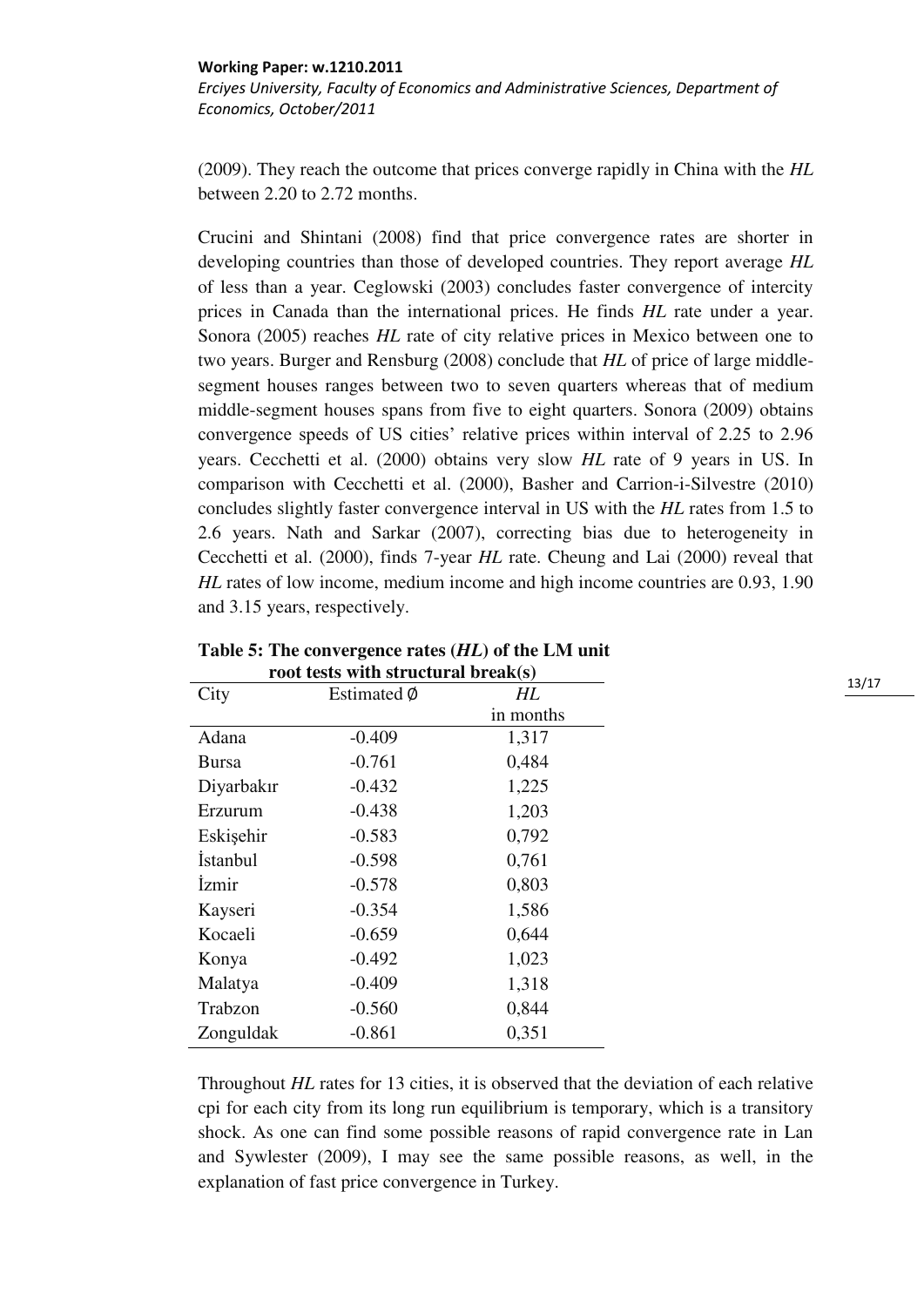*Erciyes University, Faculty of Economics and Administrative Sciences, Department of Economics, October/2011* 

Lan and Sylwester (2009) point out that lower degree of specialization and market differentiation in developing countries, or specifically, for instance, in China, the behavior of emerging market economy, may bring about a faster *HL* rate than the other countries' *HL* rates. Crucini and Shintani (2008) and Cheung and Lai (2000) also have identical lines to support Lan and Sylwester (2009). As a result, one may argue that the emerging market economies, including Turkey as well as China, might have more potential of faster price convergence in the long run through their market dynamics on their expansion paths. These dynamics might be possible change(s) in a country from imperfect market driven to perfect market driven conditions, or possible change(s) in weights in its consumption from nontradable goods to tradable goods. Of course the list of parameters can be expanded and all possible dynamic parameters that are expected to have significant effects on *HL* should be estimated separately in another work.

# **IV. Conclusion**

This paper applies minimum Lagrange multiplier unit root tests with two structural breaks and employs the data for relative prices of 18 cities spanning from January 1994 to December 2004. The 13 out of 18 relative consumer price indexes converge to their equilibrium level in the long run. The first structural breaks mostly bunch in second half of 1990s and might point (i) 1997 government intervention in energy and manufacturing products' prices, (ii) 1995, 1996, 1998 and 1999 capital inflows and 1997 capital outflows and (iii) negative growth rate in 1999. The second structural breaks seem to fall mostly in Turkish financial crises of 2000 and 2001. The capital inflows in 1998 and 1999 and negative growth rates in 1999 and 2001 can also account for second structural breaks. Besides the convergence, this paper also aims at finding the degree of persistence of deviations of each relative price in Turkey and states that the degree of deviation's of each relative price is not persistent as they all cluster around the average half-lives of 0.95 month.

# **References**

- Balkan, E., Biçer, F.G., and Yeldan, A.E., 2002. Patterns of financial capital flows and accumulation in the post-1990 Turkish economy. URL: [http://www.econ.utah.edu/~ehrbar/erc2002/pdf/i043.pdf,](http://www.econ.utah.edu/~ehrbar/erc2002/pdf/i043.pdf) last checked on May 25, 2011.
- Basher, S. A., Carrion-i-Silvestre, J. L., 2010. [Measuring persistence of U.S. city](http://ideas.repec.org/p/pra/mprapa/22482.html)  [prices: New evidence from robust tests.](http://ideas.repec.org/p/pra/mprapa/22482.html) [MPRA Paper](http://ideas.repec.org/s/pra/mprapa.html) 22482, University Library of Munich, Germany.

URL: [http://mpra.ub.uni-muenchen.de/22482/1/MPRA\\_paper\\_22482.pdf,](http://mpra.ub.uni-muenchen.de/22482/1/MPRA_paper_22482.pdf) last checked on May 23, 2011.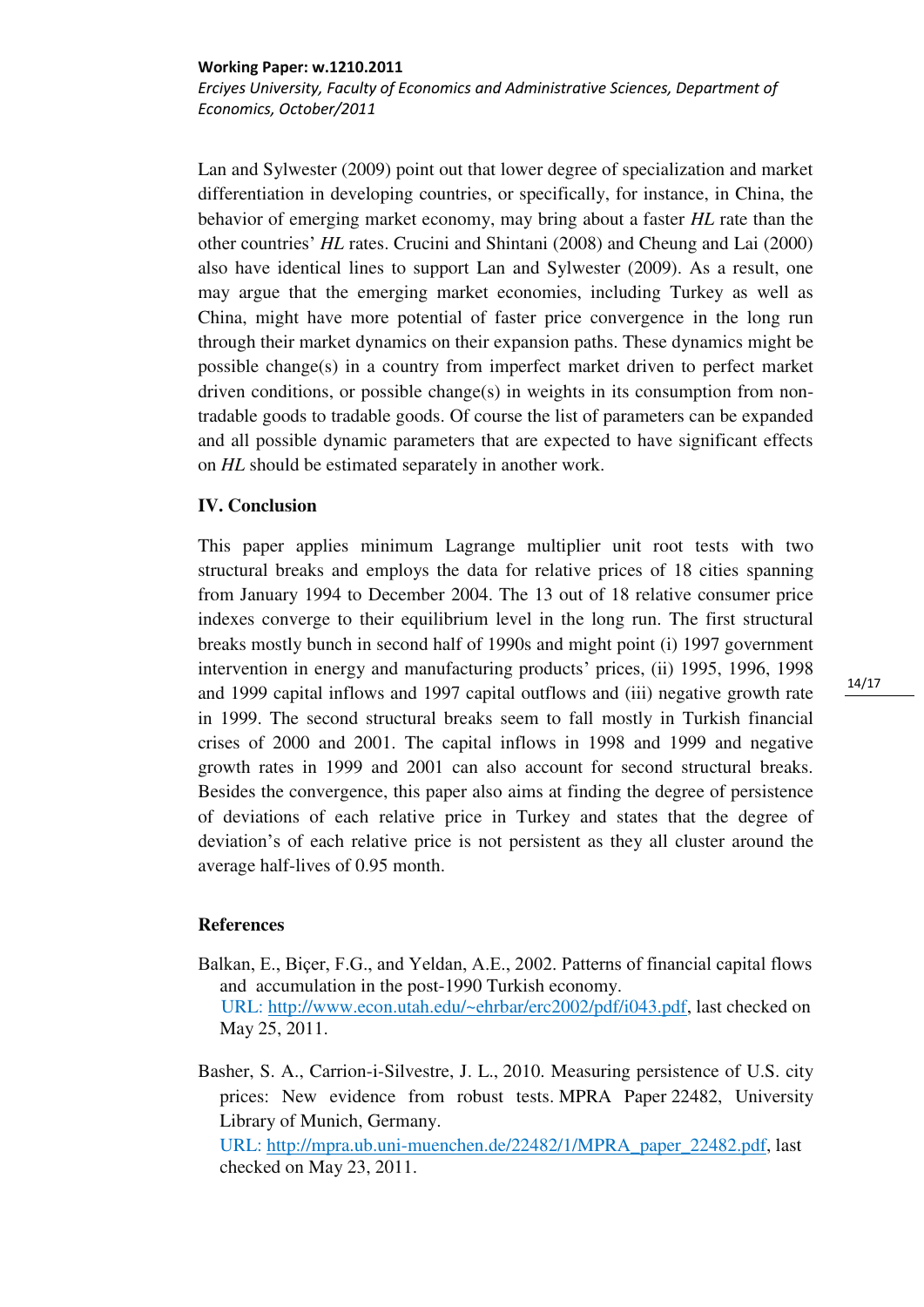*Erciyes University, Faculty of Economics and Administrative Sciences, Department of Economics, October/2011* 

- Bilgili, Faik, 2010. Energy Tax Harmonization in EU: Time Series and Panel Data Evidence, Research Journal of International Studies, Issue: 14, 12-20. URL, [http://econpapers.repec.org/paper/pramprapa/24013.htm,](http://econpapers.repec.org/paper/pramprapa/24013.htm) last checked on May 15, 2011.
- Burger, P., Rensburg, L.C.V., 2008. Metropolitan house prices in South Africa: Do they converge? *South African Journal of Economics* 76, pp. 291-297.
- Cagla, O., 2004. Financial market liberalization: The case of Turkey. Paper presented at the annual meeting of the American Sociological Association, San Francisco, CA, August 14. URL: [http://www.allacademic.com/meta/p110513\\_index.html,](http://www.allacademic.com/meta/p110513_index.html) last checked on May 20, 2011.
- Cecchetti, S.G., Mark, N.C. and Sonora, R.J., 2000. Price level convergence among united states cities: Lessons for the European Central Bank. *National Bureau of Economıc Research*, Working Paper 768.
- Ceglowski, C., 2003. The law of one price: Intranational evidence for Canada. *Canadian Journal of Economics* 36, pp. 373-400.
- Celasun, O., 1995. The 1994 currency crisis in Turkey. Macroeconomics and Growth Group Development Research Department , The World Bank. URL: http://www.econturk.org/Turkisheconomy/kriz.pdf, last checked on May 22, 2011.
- Cheung, Y-W., Lai, K.S., 2000. On cross-country differences in the persistence of real exchange rates. *Journal of International Economics* 50, pp. 375–397.
- Crucini, M., Shintani, M., 2008. Persistence in law-of-one-price deviations: Evidence from micro-data. *Journal of Monetary Economics* 55(3), pp. 629−644.
- Deliveli, E., 2005. State of the Turkish economy. TOBB University, TEPAV. URL: [www.tepav.org.tr/eng/admin/.../Emre\\_deli\\_Sacramentov02\\_1011\\_2005.pps,](http://www.tepav.org.tr/eng/admin/.../Emre_deli_Sacramentov02_1011_2005.pps) last checked on May 20, 2011.
- Ertuğrul, A., Selçuk, F., 2001. A Brief account of Turkish economy, 1980-2000. *Russian and East European Finance and Trade*, vol. 37, no. 6, November-December, pp. 6-30.
- Junsoo Lee, (2009), Gausss codes on unit roots. Culverhouse College of Commerce, URL[:http://www.cba.ua.edu/~jlee/gauss,](http://www.cba.ua.edu/~jlee/gauss) last checked on March 2009.
- Lan, Y., Sylwester, K., 2009. Does the law of one price hold in China? Testing price convergence using disaggregated data. *China Economic Review* (article in press).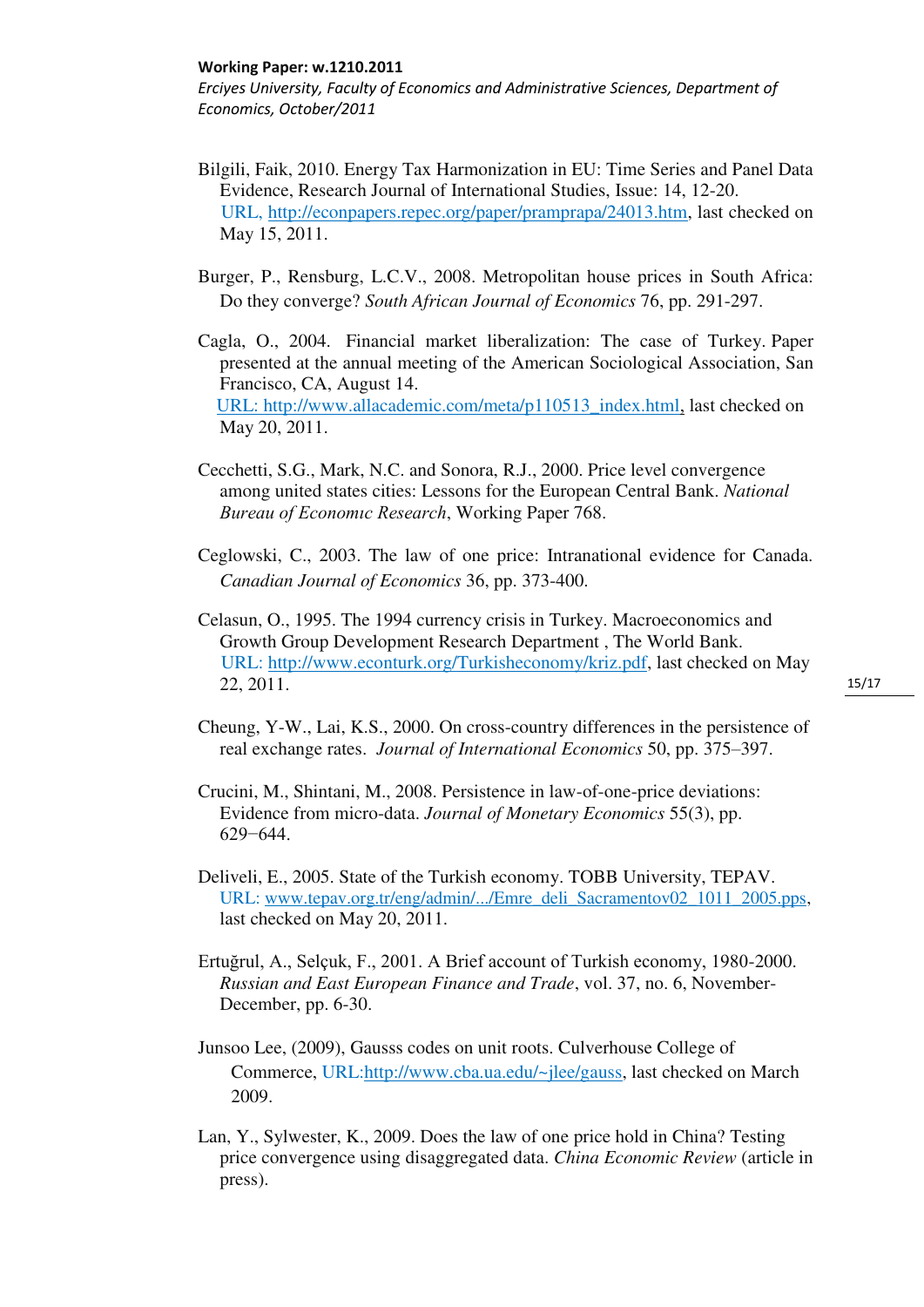*Erciyes University, Faculty of Economics and Administrative Sciences, Department of Economics, October/2011* 

- Lee, C.C., Chang, C.P., 2008. Unemployment hysteresis in OECD countries: Centurial time series evidence with structural breaks. *Economic Modelling* 25, pp. 312-325.
- Lee, J., Strazicich, M.C., 2001. Break point estimation and spurious rejections with endogenous unit root tests. *Oxford Bulletin of Economics and Statistics* 63, pp. 535-558.
- Lee, J., Strazicich, M.C., 2003. Minimum Lagrange multiplier unit root test with two structural breaks. *Review of Economics and Statistics* 85, pp. 1082-1089.
- Lumsdaine, R., Papell, D., 1997. Multiple trend breaks and the unit root hypothesis. *Review of Economics and Statistics* 79, pp. 212-218.
- Nath, H.K., Sarkar, J., 2007. Unbiased Estimation of the half-life to price index convergence among US cities. Sam Houston State University Department of Economics and International Business Working Paper Series. No. SHSU\_ECO\_WP07-03, September. URL: [http://www.shsu.edu/~tcq001/paper\\_files/wp07-03.pdf,](http://www.shsu.edu/~tcq001/paper_files/wp07-03.pdf) last checked on May 20, 2011.
- Nunes, L., Newbold, P. and Kuan, C-M., 1997. Testing for unit roots with breaks: Evidence on the Great Crash and the unit root hypothesis reconsidered. *Oxford Bulletin of Economics and Statistics* 59:4, pp. 435-448.
- Parasız, İ., Başoğlu, U., 1999. Türkiye'de ekonomik kriz, inandırıcılık ve istikrar. Yeni Türkiye, 27, 147. URL[:http://ufukbasoglu.net/makaleler/turkiyedeekonomikkriz.doc,](http://ufukbasoglu.net/makaleler/turkiyedeekonomikkriz.doc) last checked on February 13, 2010.
- Perron, P., 1989. The Great crash, the oil price shock, and the unit root hypothesis. *Econometrica* 57, pp. 1361-1401.
- Phillips, P. C. B. and S. Ouliaris, 1990. Asymptotic properties of residual based tests for cointegration. *Econometrica* 58, pp. 165–193.
- Sonora, R.J., 2005. City cpi convergence in Mexico. *Review of Development Economics* 9, pp. 359–367.
- Sonora, R.J., 2008. Bivariate relative city price convergence in the United States:1918–1997. *Review of Financial Economics* 17, pp. 92–111.
- Sonora, R.J., 2009. City relative price convergence in the USA with structural break(s). *Applied Economics Letters* 16, pp. 939-944.
- SPO, T.R. Prime Ministry, State Planning Organization, 2011. Economic and Social Indicators. URL: [http://www.dpt.gov.tr,](http://www.dpt.gov.tr/) last checked on May 23, 2011.